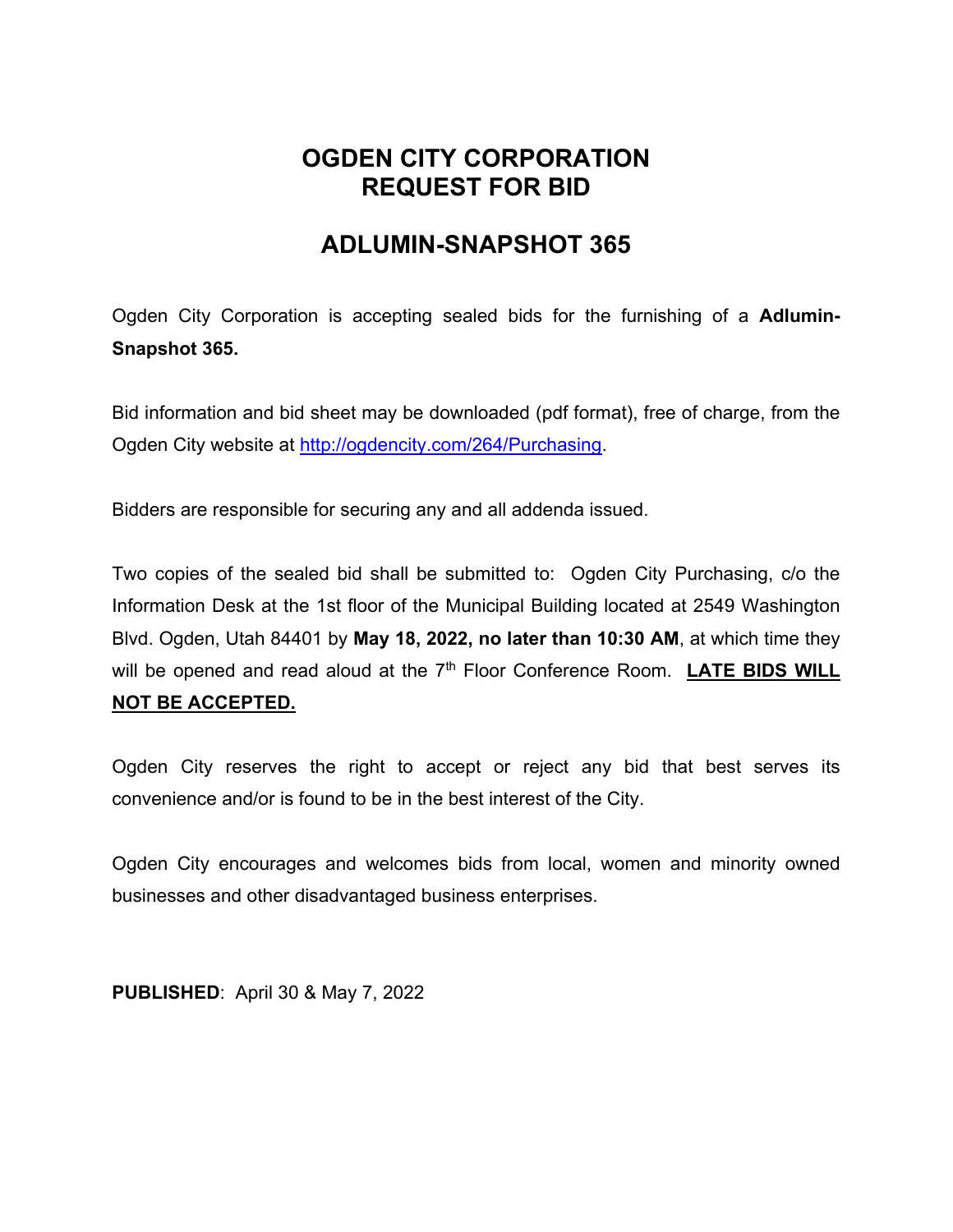

# **OGDEN CITY CORPORATION REQUEST FOR BID**

## **ADLUMIN-SNAPSHOT 365**

**Date:** April 28, 2022

Ogden City Corporation is accepting sealed bids for the furnishing of item(s) described below.

**Bid Details:** 

**Items to be quoted:** Adlumin-Snapshot 365 (Standard storage is 90 days – Snapshot 365 increases Adlumin storage to one year)

**Product**: AD-1YR-SS365

**Quantity**: 1000 devices

**Specifications**: 4 years

**Delivery**: Quote FOB Ogden - Monday-Friday 8:00 am – 5:00 pm

**Location**: Ogden City Municipal Building 2549 Washington Blvd. ATTN: IT Division Ogden, UT 84401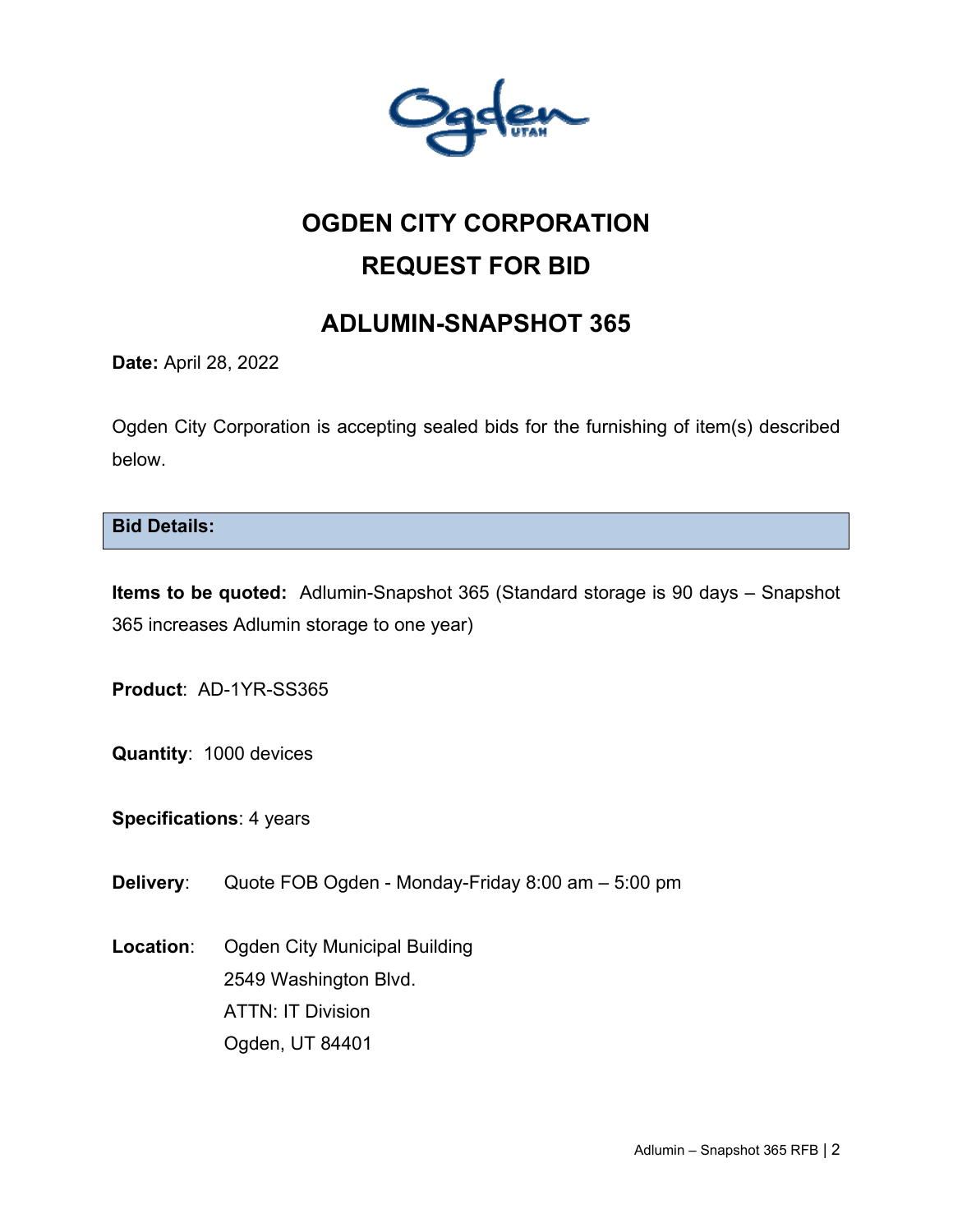#### **Important Information:**

- Pursuant to Ogden City administrative policy 1210-3, the standardization of this IT purchase will allow for consistent staff training and support services. Therefore, there will be no alternative bid / item that will be accepted.
- This is a single award purchase contract.
- There will NOT be a pre-bid conference.
- Submit sealed bids in one envelope and mark the title of the bid/project on the envelope. Bid shall be considered valid for 6 months.

#### **General Terms & Conditions:**

Vendors providing goods or services to the Ogden City ("City") acknowledge that by delivering such goods or services they agree to the following terms and conditions. Should a formal contract be executed between City and the Vendor ("Vendor") whether as a result of a formal bid or not, the terms and conditions defined in that contract shall prevail over those listed here in any case of conflict.

1. ACCEPTANCE: Acceptance of this Purchase Order, including the terms and conditions set forth herein, shall constitute the formation of a binding and enforceable contract between City and Vendor. City hereby objects to and will not be bound by any different or additional terms and conditions contained in the acceptance unless each such different or additional term is expressly agreed to in writing by City. Vendor's action in (a) accepting this order, (b) delivering materials or (c) performing services called for hereunder shall constitute an acceptance of terms and conditions below on this order.

2. INSURANCE: All insurance requirements applicable shall be fulfilled prior to the issuance of this Purchase Order. Vendor is responsible for keeping required insurance current until service is complete.

3. PACKING SLIPS or other suitable shipping documents shall accompany each shipment and shall show; Vendor company name and address, name and address for City Department to which shipment is being made, City Purchase Order Number and descriptive information as to the items delivered.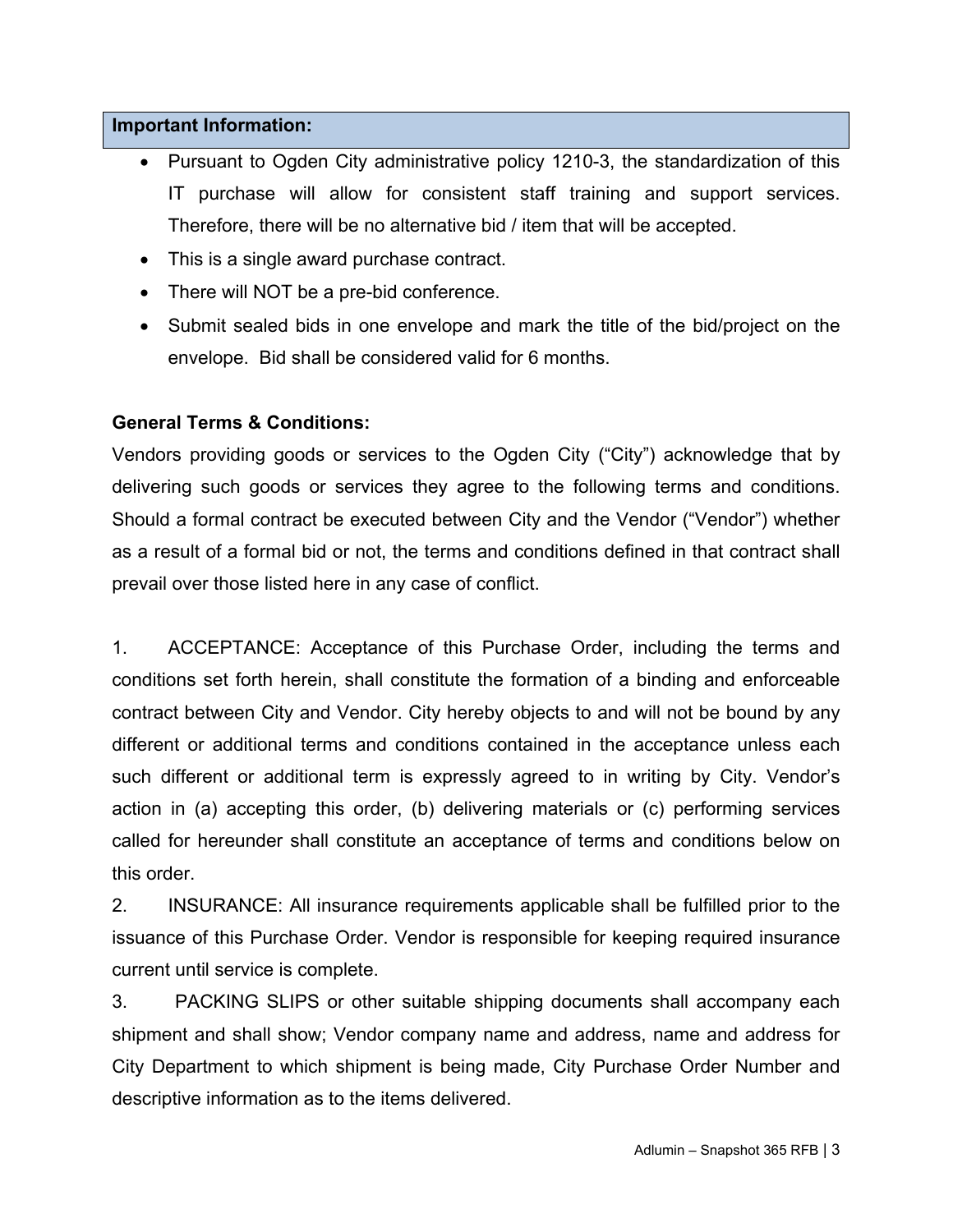A City Purchase Order must be obtained by Vendor before order fulfillment takes place.

4. INVOICES submitted for payment shall be addressed to Ogden City, Accounts Payable Dept., 2549 Washington Blvd 5 th Floor, Ogden City, UT 84401 and shall reference the City approved Purchase Order number.

5. TAXES: City is tax exempt, license number 11912436-002-STC. Invoices shall not include sales tax.

6. PAYMENT: Payment will be made within 30 days of invoice date or satisfactory delivery of the product or service, whichever is later. City will not

be liable to pay late fees or interest.

7. CHANGES/QUANTITIES: No changes may be made to this order without written authorization from City's purchasing representative. Exact quantities ordered should be shipped, except in instances where this is impractical such as material in bulk, uneven lengths, etc., in which case nearest amount available and not exceeding specified quantity is acceptable.

8. BACK ORDERS: All back orders must be approved by City's Purchasing Department. If orders cannot be timely delivered, Vendor shall immediately advise City in writing.

9. QUALITY CONTROL: Goods supplied as a result of this Purchase Order shall be subject to approval as to quality and must conform to the highest standards of manufacturing practice. Items found defective or not meeting specifications shall be replaced at Vendor's expense within a reasonable period of time. Payment for defective goods or goods failing to meet specifications is not due until 30 days after satisfactory replacement has been made.

10. WARRANTY: Vendor shall warrant that all items or services shall conform to the proposed specifications and all warranties as stated in the Uniform Commercial Code and be free from all defects in material, workmanship, and title.

11. PATENTS: Upon acceptance of this order, Vendor agrees to indemnify and hold the City harmless from any claim involving patent right infringements, copyrights, or sale franchises arising out of this order.

12. SHIPPING: All prices must be F.O.B. destination. No boxing or packing charges will be allowed by City unless specifically authorized on the face of this order.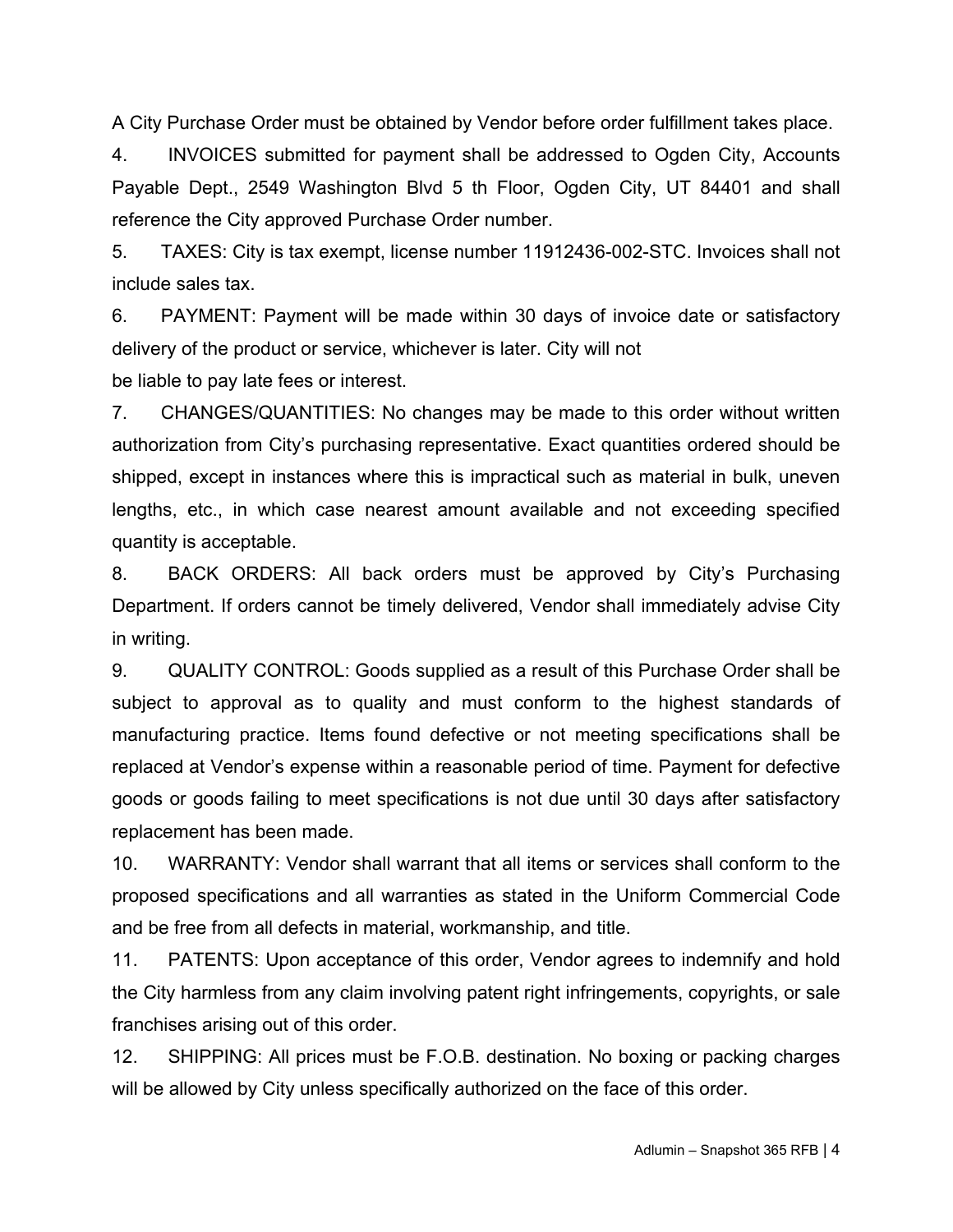13. RISK OF LOSS: Risk of loss, damage, or destruction of materials covered by this order, regardless of F.O.B. point, shall be and remain with Vendor until the goods are delivered to the destination set out in the order and accepted by City.

14. DELIVERIES: Delivery shall not be made to any place other than the destination indicated on the Purchase Order.

15. CANCELLATIONS: City reserves the right to cancel purchase orders for failure on the part of Vendor to deliver as promised, or within a reasonable time if no delivery commitment is made, unless acceptable notification of delay is given to City by Vendor.

16. LIABILITY: Any person, firm or corporation performing services pursuant to this Purchase Order shall be liable for all damages incurred while in performance of such services. Vendor assumes full responsibility for the work to be performed hereunder, and hereby releases, relinquishes, and discharges the City, its officers, agents and employees from all claims, demands, and causes of action of every kind and character including the cost of defense thereof, for any injury to, including death of, any person whether that person be a third person, vendor, or an employee of either party hereto or of third parties, caused by or alleged to be caused by, arising out of or in connection with the issuance of this order to Vendor, whether or not said claims, demands and causes of action in whole or in part are covered by insurance. Certificate of Insurance may be required for but not limited to Commercial General Liability, Commercial Auto Liability, Workers Compensation, and Professional Liability Insurance.

17. APPLICABLE LAW: This Purchase Order shall be interpreted and enforced according to the provisions of Utah Law, and Vendor shall abide by, and be in compliance with, all applicable laws, statutes, ordinances, and regulations.

#### **ADDITIONAL INFORMATION:**

1. Ogden City welcomes and encourages bids from local, women and minority owned businesses and other disadvantaged business enterprises. Ogden City reserves the right to cancel or modify this request for bids. There is no guarantee that Ogden City will place the requested goods/services under contract.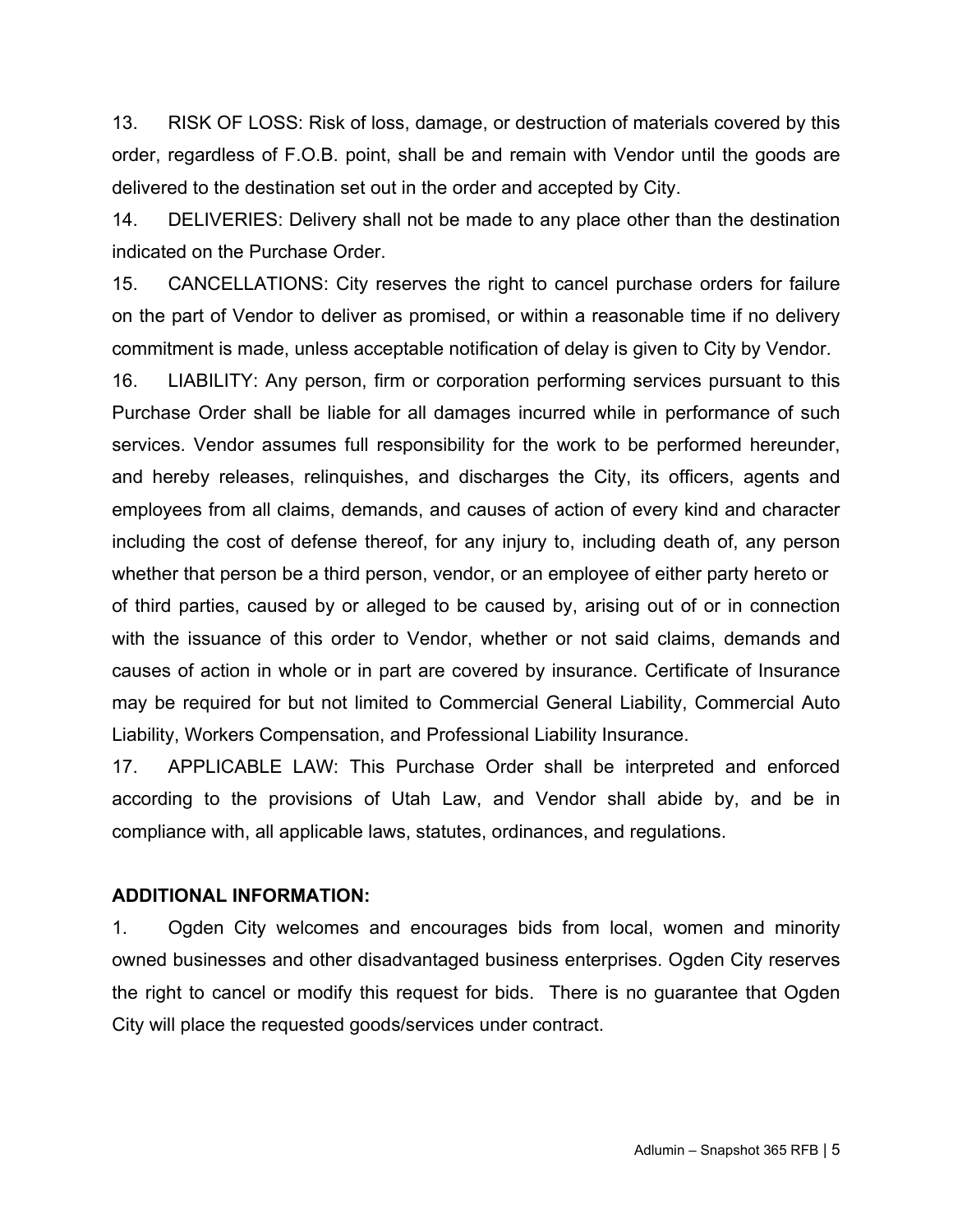2. All costs related to the preparation of bids and any related activities are the sole responsibility of the offeror. No reimbursement will be made by Ogden City for any costs incurred in preparing bids.

3. The City reserves the right to issue contracts to multiple vendors.

4. Ogden City reserves the right to accept or reject this bid or split any portion thereof or call for new bids if their interest or convenience is better by such a course. If any of the above terms are not acceptable to the bidder, it is the bidder's responsibility to so state in writing.

5. Contact Information – If you have questions regarding this RFB:

Technical questions should be directed to Andy Lefgren at 801-629-8724.

Other inquiries should be directed to the Purchasing Office via phone 801-629-8742 or email purchasing@ogdencity.com

Question and answer period ends on May 13, 2022, at 3 PM.

6. Bid Submission: **May 18, 2022, no later than 10:30 AM;** two (2) copies of the bid and all required documentation shall be submitted in one sealed envelope. On the envelope, indicate your company's name and the RFB name "**Adlumin – Snapshot 365"**

If the bid is submitted by mail or other delivery service, it must be addressed to the Purchasing Office, 2549 Washington Blvd, Suite 510, Ogden UT 84401. It must be received prior to the submission deadline.

The bid may also be hand-carried to the 1st Floor Information Desk (west entrance of the building) at the same address. **LATE BIDS WILL NOT BE ACCEPTED.** No facsimile or email transmittals will be accepted.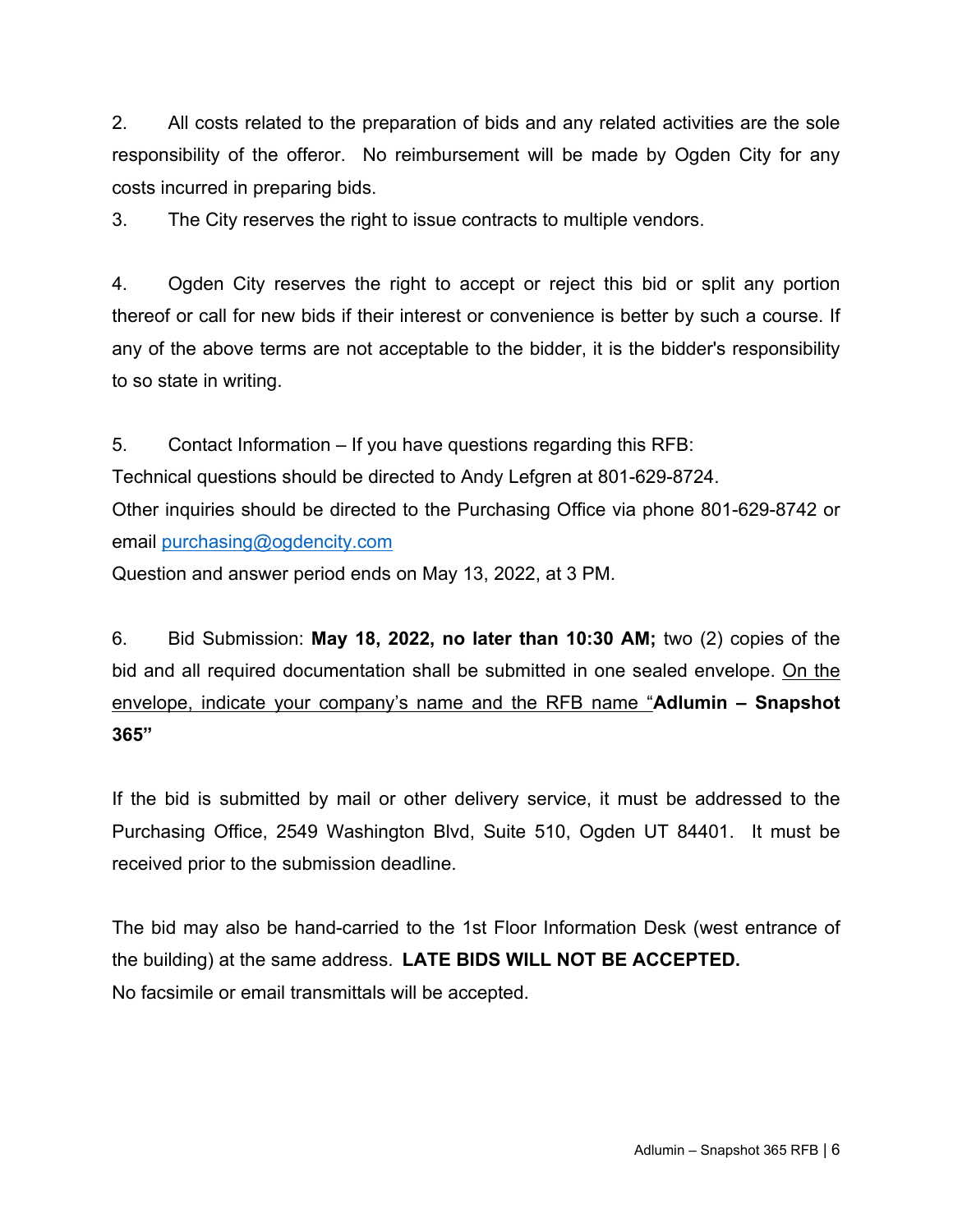It is the sole responsibility of those responding to this RFB to ensure that their submittal is made to the correct location and in compliance with the stated date and time. City offices are closed on holidays.

Once submitted, all bids, including attachments, supplementary materials, addenda, etc. become the property of the City and will not be returned to the offeror. These are considered public records unless protected within Utah Code 63G-2-1.

7. Bid Opening: Bids will be opened and read aloud shortly after the bid deadline at the 7<sup>th</sup> Floor Conference Room of the Municipal Building. A validated bid tabulation will be published on the City's webpage shortly after bid opening https://www.ogdencity.com/264/Purchasing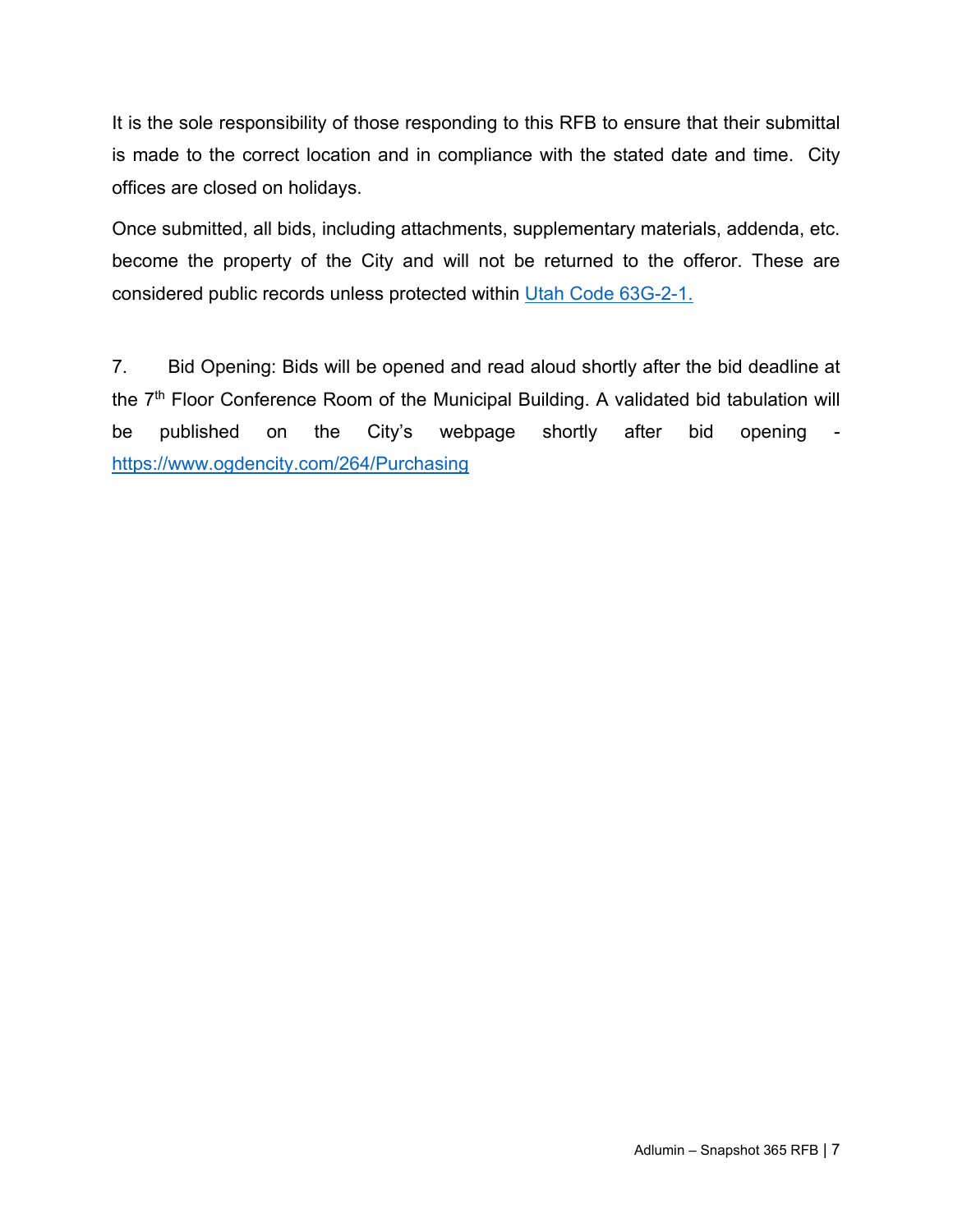| <b>OGDEN CITY CORPORATION</b>                                 |                                  |                    |                    |      |  |
|---------------------------------------------------------------|----------------------------------|--------------------|--------------------|------|--|
| <b>REQUEST FOR BID FORM</b>                                   |                                  |                    |                    |      |  |
| <b>ADLUMIN - SNAPSHOT 365</b>                                 |                                  |                    |                    |      |  |
| BID DEADLINE: May 18, 2022; No Later Than 10:30 AM            |                                  |                    |                    |      |  |
| LATE or FAXED BIDS WILL NOT BE ACCEPTED                       |                                  |                    |                    |      |  |
| Quote Price (FOB OGDEN, UTAH OUR   Bid will be honored until: |                                  |                    |                    |      |  |
| DOCK):                                                        | Six (6) Months from Bid Deadline |                    |                    |      |  |
| <b>Ogden City Municipal Building</b>                          |                                  |                    |                    |      |  |
| 2549 Washington Blvd.                                         |                                  |                    |                    |      |  |
| Ogden, UT 84401                                               |                                  |                    |                    |      |  |
| Delivery Date: TBD                                            |                                  |                    |                    |      |  |
|                                                               |                                  |                    |                    |      |  |
| <b>Discount Terms: NET 30</b>                                 |                                  |                    |                    |      |  |
|                                                               |                                  | Phone:             |                    |      |  |
| Company:                                                      |                                  |                    |                    |      |  |
| <b>Ordering Address:</b>                                      |                                  | City:              | State:             | Zip: |  |
|                                                               |                                  |                    |                    |      |  |
| Type or Print Name:                                           |                                  | Email Address:     |                    |      |  |
|                                                               |                                  |                    |                    |      |  |
| Authorized Representative's Signature:                        |                                  | Position or Title: |                    |      |  |
|                                                               |                                  |                    |                    |      |  |
|                                                               | <b>PRODUCT</b>                   | <b>Unit Price</b>  | <b>Total Price</b> |      |  |
|                                                               | <b>DESCRIPTION</b>               |                    |                    |      |  |
|                                                               |                                  |                    |                    |      |  |
| Qty 1,000 Devices                                             | <b>AD-1YR-SS365</b>              | \$                 | \$                 |      |  |
|                                                               | Adlumin-Snapshot 365             |                    |                    |      |  |
|                                                               | (Standard storage is 90          |                    |                    |      |  |
|                                                               | days - Snapshot 365              |                    |                    |      |  |
|                                                               | increases Adlumin                |                    |                    |      |  |
|                                                               | storage to one year)             |                    |                    |      |  |